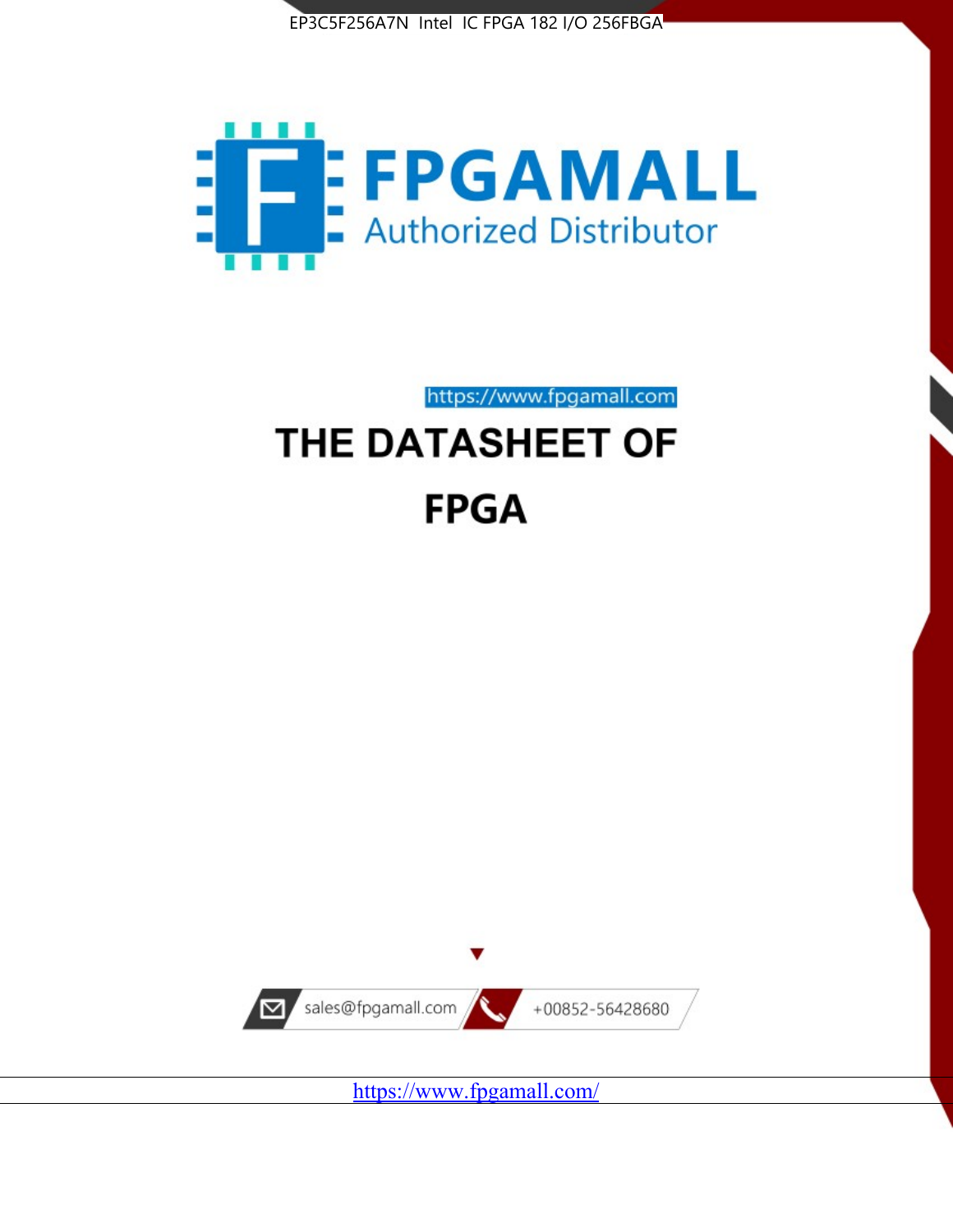EP3C5F256A7N Intel IC FPGA 182 I/O 256FBGA



# **1. Cyclone III Device Family Overview**

**CIII51001-2.4**

Cyclone® III device family offers a unique combination of high functionality, low power and low cost. Based on Taiwan Semiconductor Manufacturing Company (TSMC) low-power (LP) process technology, silicon optimizations and software features to minimize power consumption, Cyclone III device family provides the ideal solution for your high-volume, low-power, and cost-sensitive applications. To address the unique design needs, Cyclone III device family offers the following two variants:

- Cyclone III—lowest power, high functionality with the lowest cost
- Cyclone III LS—lowest power FPGAs with security

With densities ranging from about 5,000 to 200,000 logic elements (LEs) and 0.5 Megabits (Mb) to 8 Mb of memory for less than ¼ watt of static power consumption, Cyclone III device family makes it easier for you to meet your power budget. Cyclone III LS devices are the first to implement a suite of security features at the silicon, software, and intellectual property (IP) level on a low-power and high-functionality FPGA platform. This suite of security features protects the IP from tampering, reverse engineering and cloning. In addition, Cyclone III LS devices support design separation which enables you to introduce redundancy in a single chip to reduce size, weight, and power of your application.

This chapter contains the following sections:

- "Cyclone III Device Family Features" on page 1–1
- "Cyclone III Device Family Architecture" on page 1–6
- "Reference and Ordering Information" on page 1–12

### **Cyclone III Device Family Features**

Cyclone III device family offers the following features:

#### **Lowest Power FPGAs**

- Lowest power consumption with TSMC low-power process technology and Altera® power-aware design flow
- Low-power operation offers the following benefits:
	- Extended battery life for portable and handheld applications
	- Reduced or eliminated cooling system costs
	- Operation in thermally-challenged environments
- Hot-socketing operation support

@ 2012 Altera Corporation. All rights reserved. ALTERA, ARRIA, CYCLONE, HARDCOPY, MAX, MEGACORE, NIOS, QUARTUS and STRATIX words and logos are trademarks of Altera Corporation and registered in the U.S. Patent and Trademar



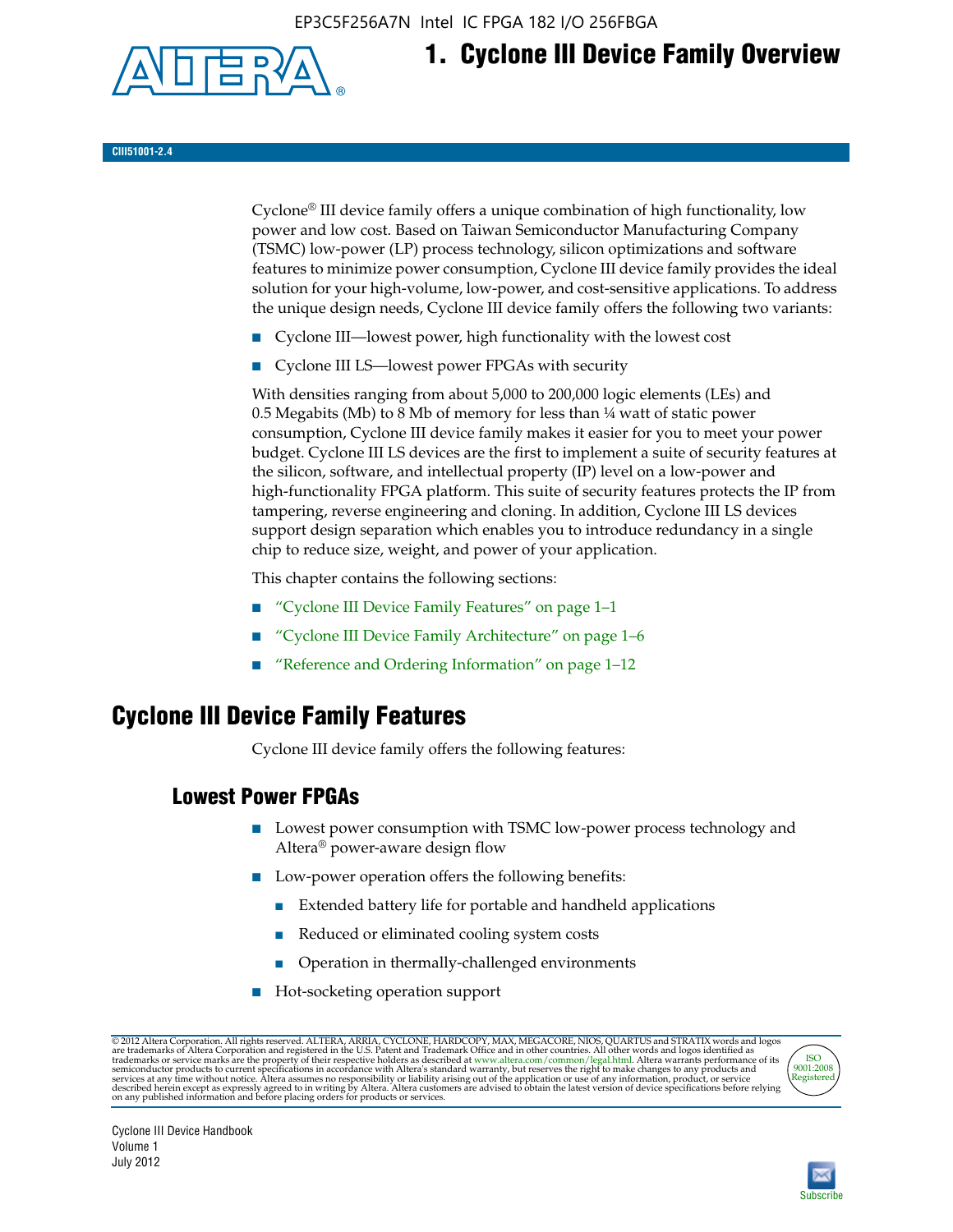#### **Design Security Feature**

Cyclone III LS devices offer the following design security features:

- Configuration security using advanced encryption standard (AES) with 256-bit volatile key
- **■** Routing architecture optimized for design separation flow with the Quartus<sup>®</sup> II software
	- Design separation flow achieves both physical and functional isolation between design partitions
- Ability to disable external JTAG port
- Error Detection (ED) Cycle Indicator to core
	- Provides a pass or fail indicator at every ED cycle
	- Provides visibility over intentional or unintentional change of configuration random access memory (CRAM) bits
- Ability to perform zeroization to clear contents of the FPGA logic, CRAM, embedded memory, and AES key
- Internal oscillator enables system monitor and health check capabilities

#### **Increased System Integration**

- High memory-to-logic and multiplier-to-logic ratio
- High I/O count, low-and mid-range density devices for user I/O constrained applications
	- Adjustable I/O slew rates to improve signal integrity
	- Supports I/O standards such as LVTTL, LVCMOS, SSTL, HSTL, PCI, PCI-X, LVPECL, bus LVDS (BLVDS), LVDS, mini-LVDS, RSDS, and PPDS
	- Supports the multi-value on-chip termination (OCT) calibration feature to eliminate variations over process, voltage, and temperature (PVT)
- Four phase-locked loops (PLLs) per device provide robust clock management and synthesis for device clock management, external system clock management, and I/O interfaces
	- Five outputs per PLL
	- Cascadable to save I/Os, ease PCB routing, and reduce jitter
	- Dynamically reconfigurable to change phase shift, frequency multiplication or division, or both, and input frequency in the system without reconfiguring the device
- Remote system upgrade without the aid of an external controller
- Dedicated cyclical redundancy code checker circuitry to detect single-event upset (SEU) issues
- Nios<sup>®</sup> II embedded processor for Cyclone III device family, offering low cost and custom-fit embedded processing solutions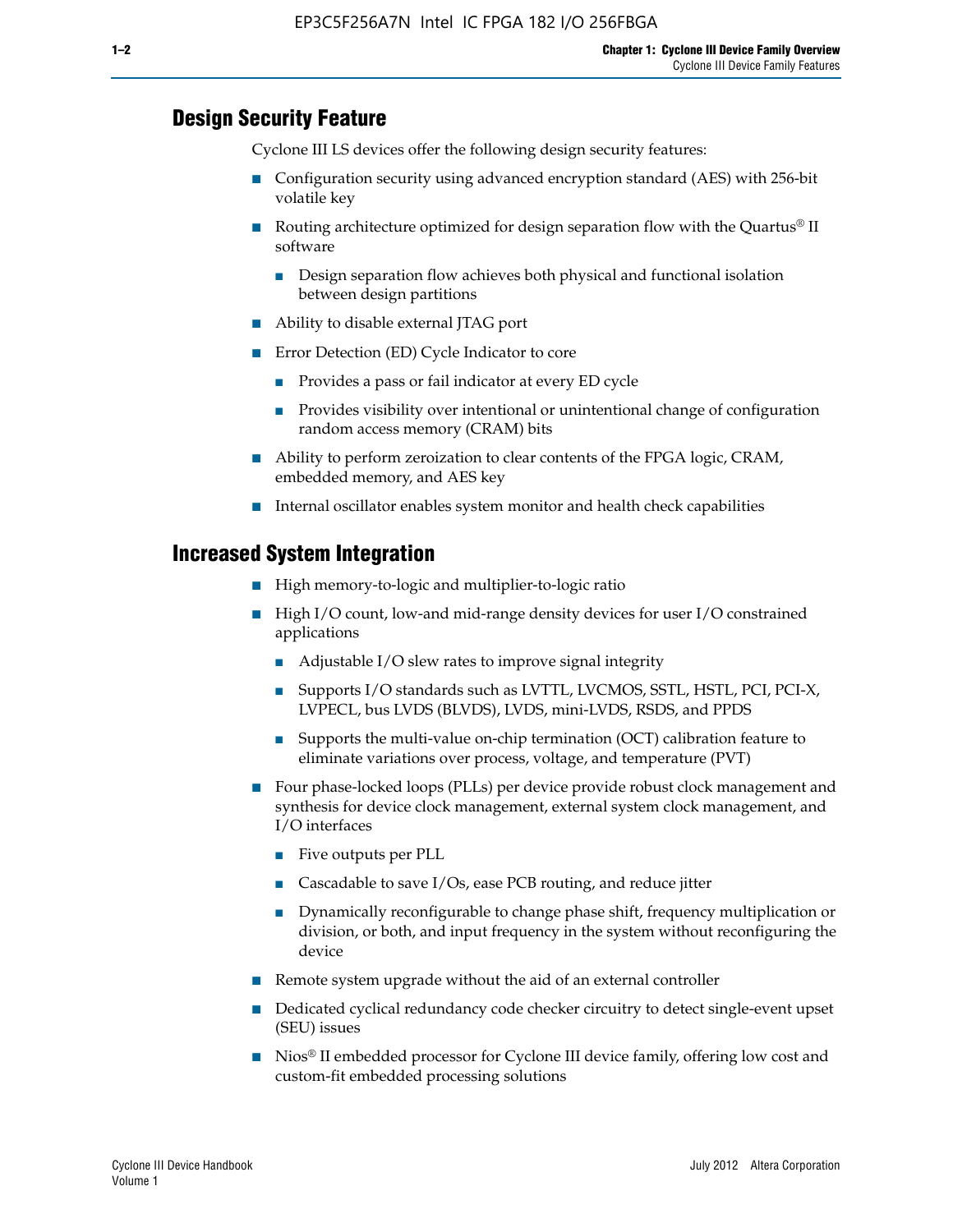- Wide collection of pre-built and verified IP cores from Altera and Altera Megafunction Partners Program (AMPP) partners
- Supports high-speed external memory interfaces such as DDR, DDR2, SDR SDRAM, and QDRII SRAM
	- Auto-calibrating PHY feature eases the timing closure process and eliminates variations with PVT for DDR, DDR2, and QDRII SRAM interfaces

Cyclone III device family supports vertical migration that allows you to migrate your device to other devices with the same dedicated pins, configuration pins, and power pins for a given package-across device densities. This allows you to optimize device density and cost as your design evolves.

Table 1–1 lists Cyclone III device family features.

**Table 1–1. Cyclone III Device Family Features**

| <b>Family</b>     | <b>Device</b> | <b>Logic</b><br><b>Elements</b> | Number of<br>M9K<br><b>Blocks</b> | <b>Total RAM</b><br><b>Bits</b> | 18 x 18<br><b>Multipliers</b> | <b>PLLs</b>    | Global<br><b>Clock</b><br><b>Networks</b> | <b>Maximum</b><br>User I/Os |
|-------------------|---------------|---------------------------------|-----------------------------------|---------------------------------|-------------------------------|----------------|-------------------------------------------|-----------------------------|
|                   | <b>EP3C5</b>  | 5,136                           | 46                                | 423,936                         | 23                            | $\overline{2}$ | 10                                        | 182                         |
|                   | EP3C10        | 10,320                          | 46                                | 423,936                         | 23                            | $\overline{2}$ | 10                                        | 182                         |
|                   | EP3C16        | 15,408                          | 56                                | 516,096                         | 56                            | 4              | 20                                        | 346                         |
|                   | EP3C25        | 24,624                          | 66                                | 608,256                         | 66                            | 4              | 20                                        | 215                         |
| Cyclone III       | EP3C40        | 39,600                          | 126                               | 1,161,216                       | 126                           | 4              | 20                                        | 535                         |
|                   | EP3C55        | 55,856                          | 260                               | 2,396,160                       | 156                           | 4              | 20                                        | 377                         |
|                   | EP3C80        | 81,264                          | 305                               | 2,810,880                       | 244                           | 4              | 20                                        | 429                         |
|                   | EP3C120       | 119,088                         | 432                               | 3,981,312                       | 288                           | 4              | 20                                        | 531                         |
|                   | EP3CLS70      | 70,208                          | 333                               | 3,068,928                       | 200                           | 4              | 20                                        | 429                         |
| Cyclone III<br>LS | EP3CLS100     | 100,448                         | 483                               | 4,451,328                       | 276                           | 4              | 20                                        | 429                         |
|                   | EP3CLS150     | 150,848                         | 666                               | 6,137,856                       | 320                           | 4              | 20                                        | 429                         |
|                   | EP3CLS200     | 198,464                         | 891                               | 8,211,456                       | 396                           | 4              | 20                                        | 429                         |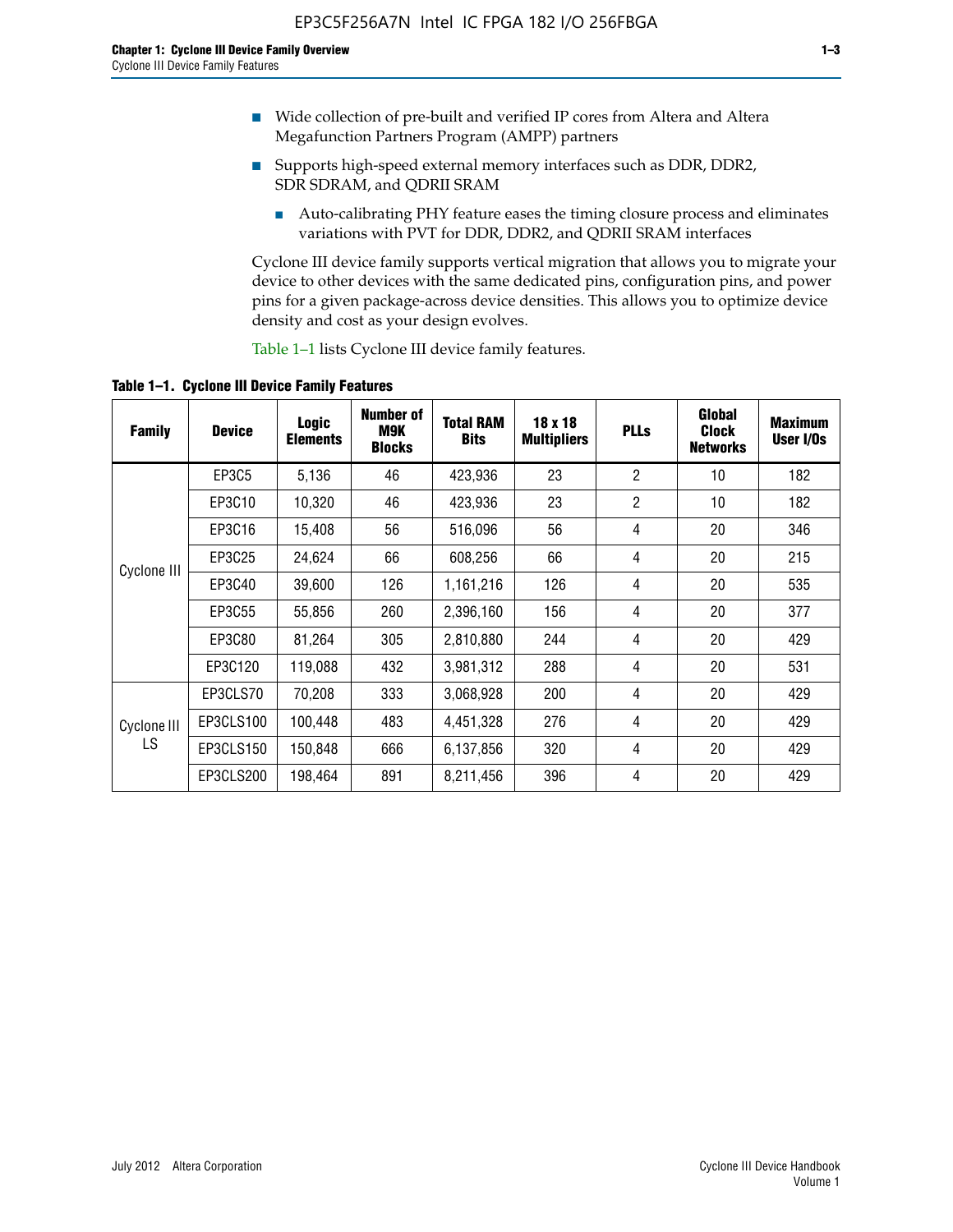Table 1–2 lists Cyclone III device family package options, I/O pins, and differential channel counts.

| <b>Family</b> | <b>Package</b> | E144 $(7)$ | M164     | P240     | F256            | <b>U256</b> | F324       | F484     | <b>U484</b>            | F780           |
|---------------|----------------|------------|----------|----------|-----------------|-------------|------------|----------|------------------------|----------------|
|               | EP3C5          | 94, 22     | 4106, 28 |          | 182, 68         | 182, 68     |            |          |                        |                |
|               | EP3C10         | 94, 22     | 106, 28  |          | 182, 68         | 182,68      |            |          |                        |                |
|               | EP3C16         | 84, 19     | 92, 23   | 160, 47  | 168, 55         | 168, 55     |            | 346, 140 | 4346, 140              |                |
| Cyclone III   | EP3C25         | 82, 18     |          | 148, 43  | $\vert$ 156, 54 | $-156, 54$  | 4215, 83   |          |                        |                |
| (8)           | EP3C40         |            |          | ,128, 26 |                 |             | $-195, 61$ | 331, 127 | 331, 127               | $-535, 227(6)$ |
|               | EP3C55         |            |          |          |                 |             |            | 327, 135 | 327, 135               | 377, 163       |
|               | EP3C80         |            |          |          |                 |             |            | 295, 113 | 295, 113               | 429, 181       |
|               | EP3C120        |            |          |          |                 |             |            | 283, 106 |                        | 531, 233       |
|               | EP3CLS70       |            |          |          |                 |             |            | 294, 113 | $-294, 113$            | 429, 181       |
| Cyclone III   | EP3CLS100      |            |          |          |                 |             |            | 294, 113 | $\frac{1}{2}$ 294, 113 | 429, 181       |
| LS.           | EP3CLS150      |            |          |          |                 |             |            | 226, 87  |                        | 429, 181       |
|               | EP3CLS200      |            |          |          |                 |             |            | 226, 87  |                        | 429, 181       |

**Table 1–2. Cyclone III Device Family Package Options, I/O pin and Differential Channel Counts** *(1)***,** *(2)***,** *(3)***,** *(4)***,** *(5)*

**Notes to Table 1–2:**

(1) For each device package, the first number indicates the number of the I/O pin; the second number indicates the differential channel count.

(2) For more information about device packaging specifications, refer to the Cyclone III [Package and Thermal Resistance](http://www.altera.com/support/devices/packaging/specifications/pkg-pin/dev-package-listing.jsp?device=Cyclone_III) webpage.

(3) The I/O pin numbers are the maximum I/O counts (including clock input pins) supported by the device package combination and can be affected by the configuration scheme selected for the device.

(4) All packages are available in lead-free and leaded options.

(5) Vertical migration is not supported between Cyclone III and Cyclone III LS devices.

(6) The EP3C40 device in the F780 package supports restricted vertical migration. Maximum user I/Os are restricted to 510 I/Os if you enable migration to the EP3C120 and are using voltage referenced I/O standards. If you are not using voltage referenced I/O standards, you can increase the maximum number of I/Os.

(7) The E144 package has an exposed pad at the bottom of the package. This exposed pad is a ground pad that must be connected to the ground plane on your PCB. Use this exposed pad for electrical connectivity and not for thermal purposes.

(8) All Cyclone III device UBGA packages are supported by the Quartus II software version 7.1 SP1 and later, with the exception of the UBGA packages of EP3C16, which are supported by the Quartus II software version 7.2.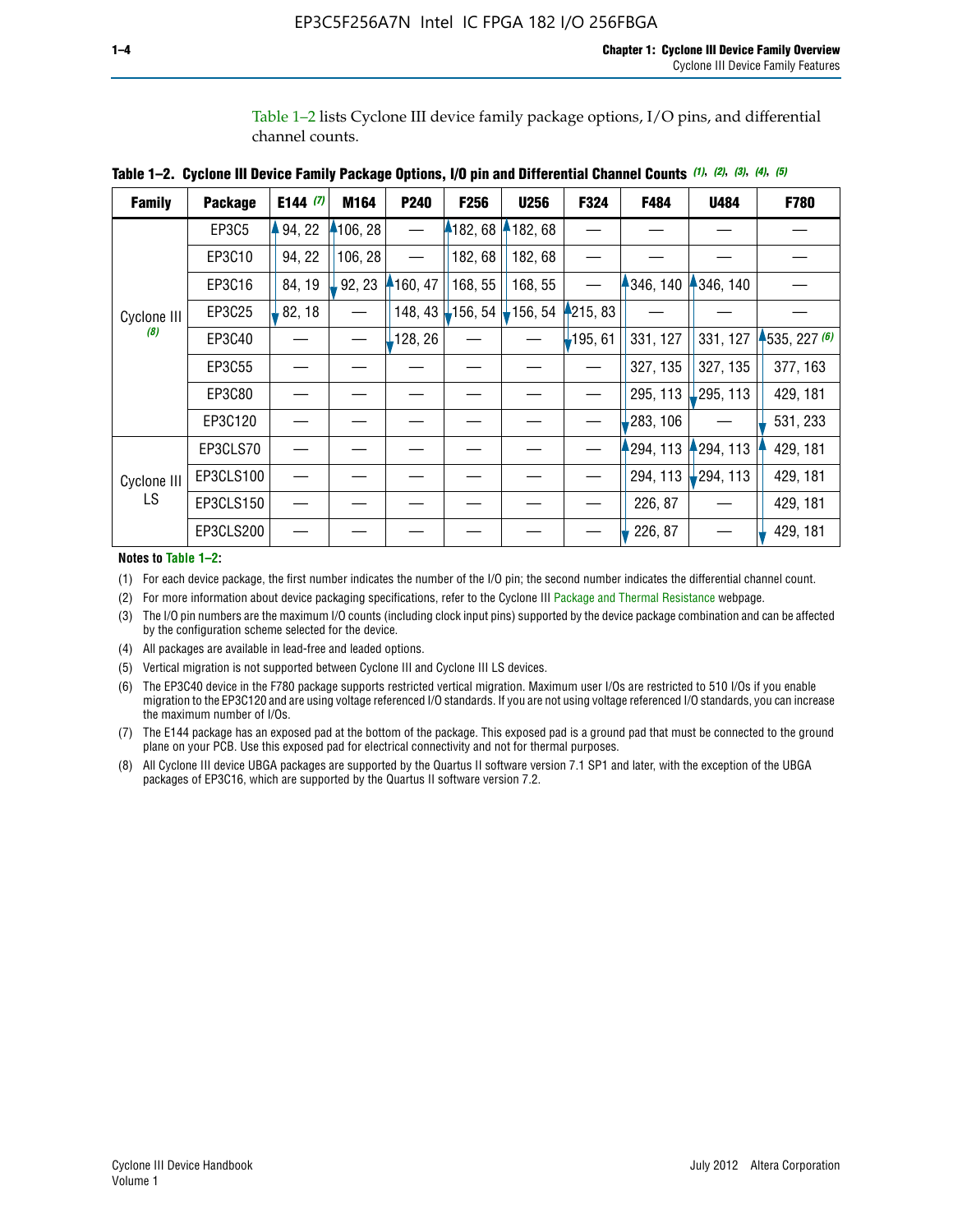Table 1–3 lists Cyclone III device family package sizes.

| <b>Family</b>  | <b>Package</b>   | Pitch (mm) | Nominal Area (mm <sup>2</sup> ) | Length x Width (mm $\times$ mm) | Height (mm) |
|----------------|------------------|------------|---------------------------------|---------------------------------|-------------|
|                | E144             | 0.5        | 484                             | $22 \times 22$                  | 1.60        |
|                | M164             | 0.5        | 64                              | $8 \times 8$                    | 1.40        |
|                | P <sub>240</sub> | 0.5        | 1197                            | $34.6 \times 34.6$              | 4.10        |
|                | F <sub>256</sub> | 1.0        | 289                             | $17 \times 17$                  | 1.55        |
| Cyclone III    | U256             | 0.8        | 196                             | $14 \times 14$                  | 2.20        |
|                | F324             | 1.0        | 361                             | $19 \times 19$                  | 2.20        |
|                | F484             | 1.0        | 529                             | $23 \times 23$                  | 2.60        |
|                | U484             | 0.8        | 361                             | $19 \times 19$                  | 2.20        |
|                | F780             | 1.0        | 841                             | $29 \times 29$                  | 2.60        |
|                | F484             | 1.0        | 529                             | $23 \times 23$                  | 2.60        |
| Cyclone III LS | U484             | 0.8        | 361                             | $19 \times 19$                  | 2.20        |
|                | F780             | 1.0        | 841                             | $29 \times 29$                  | 2.60        |

**Table 1–3. Cyclone III Device Family Package Sizes**

Table 1–4 lists Cyclone III device family speed grades.

**Table 1–4. Cyclone III Device Family Speed Grades (Part 1 of 2)**

| <b>Family</b> | <b>Device</b> | E144              | M164          | <b>P240</b> | <b>F256</b>           | <b>U256</b>           | F324                  | F484                  | U484                  | <b>F780</b>       |
|---------------|---------------|-------------------|---------------|-------------|-----------------------|-----------------------|-----------------------|-----------------------|-----------------------|-------------------|
|               | EP3C5         | C7, C8,<br>17, A7 | C7, C8,<br>17 |             | C6, C7,<br>C8, I7, A7 | C6, C7,<br>C8, I7, A7 |                       |                       |                       |                   |
|               | EP3C10        | C7, C8,<br>17, A7 | C7, C8,<br>17 |             | C6, C7,<br>C8, I7, A7 | C6, C7,<br>C8, I7, A7 |                       |                       |                       |                   |
|               | EP3C16        | C7, C8,<br>17, A7 | C7, C8,<br>17 | C8          | C6, C7,<br>C8, I7, A7 | C6, C7,<br>C8, I7, A7 |                       | C6, C7,<br>C8, I7, A7 | C6, C7,<br>C8, I7, A7 |                   |
| Cyclone III   | EP3C25        | C7, C8,<br>17, A7 |               | C8          | C6, C7,<br>C8, I7, A7 | C6, C7,<br>C8, I7, A7 | C6, C7,<br>C8, I7, A7 |                       |                       |                   |
|               | EP3C40        |                   |               | C8          |                       |                       | C6, C7,<br>C8, I7, A7 | C6, C7,<br>C8, I7, A7 | C6, C7,<br>C8, I7, A7 | C6, C7,<br>C8, 17 |
|               | EP3C55        |                   |               |             |                       |                       |                       | C6, C7,<br>C8, 17     | C6, C7,<br>C8, 17     | C6, C7,<br>C8, 17 |
|               | EP3C80        |                   |               |             |                       |                       |                       | C6, C7,<br>C8, 17     | C6, C7,<br>C8, 17     | C6, C7,<br>C8, 17 |
|               | EP3C120       |                   |               |             |                       |                       |                       | C7, C8, I7            |                       | C7, C8,<br>17     |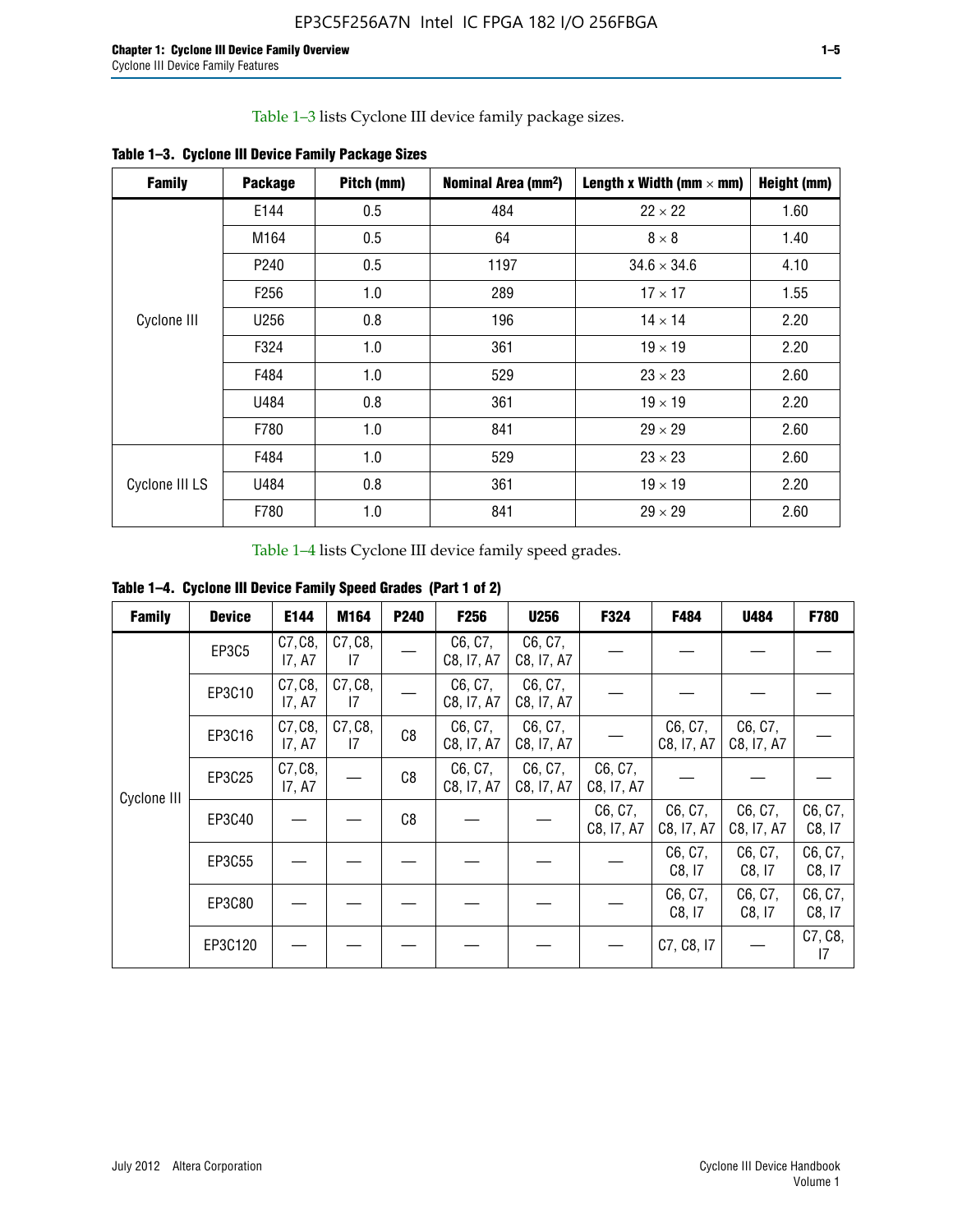| <b>Family</b> | <b>Device</b> | E144 | M164 | <b>P240</b> | <b>F256</b> | <b>U256</b> | F324 | F484                      | U484       | F780                       |
|---------------|---------------|------|------|-------------|-------------|-------------|------|---------------------------|------------|----------------------------|
|               | EP3CLS70      |      |      |             |             |             |      | $C7, C8, 17$ $C7, C8, 17$ |            | C7, C8,                    |
| Cyclone III   | EP3CLS100     |      |      |             |             |             |      | C7, C8, 17                | C7, C8, I7 | C7, C8,                    |
| LS            | EP3CLS150     |      |      |             |             |             |      | C7, C8, I7                |            | C7, C8,<br>$\overline{17}$ |
|               | EP3CLS200     |      |      |             |             |             |      | C7, C8, I7                |            | C7, C8,<br>17              |

**Table 1–4. Cyclone III Device Family Speed Grades (Part 2 of 2)**

Table 1–5 lists Cyclone III device family configuration schemes.

| <b>IQUIE 1-3. CYCLUILE III DEVICE FAILIIV CUILILUILATION SCIIENIES</b> |                    |                       |  |  |  |
|------------------------------------------------------------------------|--------------------|-----------------------|--|--|--|
| <b>Configuration Scheme</b>                                            | <b>Cyclone III</b> | <b>Cyclone III LS</b> |  |  |  |
| Active serial (AS)                                                     |                    |                       |  |  |  |
| Active parallel (AP)                                                   |                    |                       |  |  |  |
| Passive serial (PS)                                                    |                    |                       |  |  |  |
| Fast passive parallel (FPP)                                            |                    |                       |  |  |  |
| Joint Test Action Group (JTAG)                                         |                    |                       |  |  |  |

**Table 1–5. Cyclone III Device Family Configuration Schemes**

## **Cyclone III Device Family Architecture**

Cyclone III device family includes a customer-defined feature set that is optimized for portable applications and offers a wide range of density, memory, embedded multiplier, and I/O options. Cyclone III device family supports numerous external memory interfaces and I/O protocols that are common in high-volume applications. The Quartus II software features and parameterizable IP cores make it easier for you to use the Cyclone III device family interfaces and protocols.

The following sections provide an overview of the Cyclone III device family features.

#### **Logic Elements and Logic Array Blocks**

The logic array block (LAB) consists of 16 logic elements and a LAB-wide control block. An LE is the smallest unit of logic in the Cyclone III device family architecture. Each LE has four inputs, a four-input look-up table (LUT), a register, and output logic. The four-input LUT is a function generator that can implement any function with four variables.

f For more information about LEs and LABs, refer to the *[Logic Elements and Logic Array](http://www.altera.com/literature/hb/cyc3/cyc3_ciii51002.pdf)  [Blocks in the Cyclone III Device Family](http://www.altera.com/literature/hb/cyc3/cyc3_ciii51002.pdf)* chapter.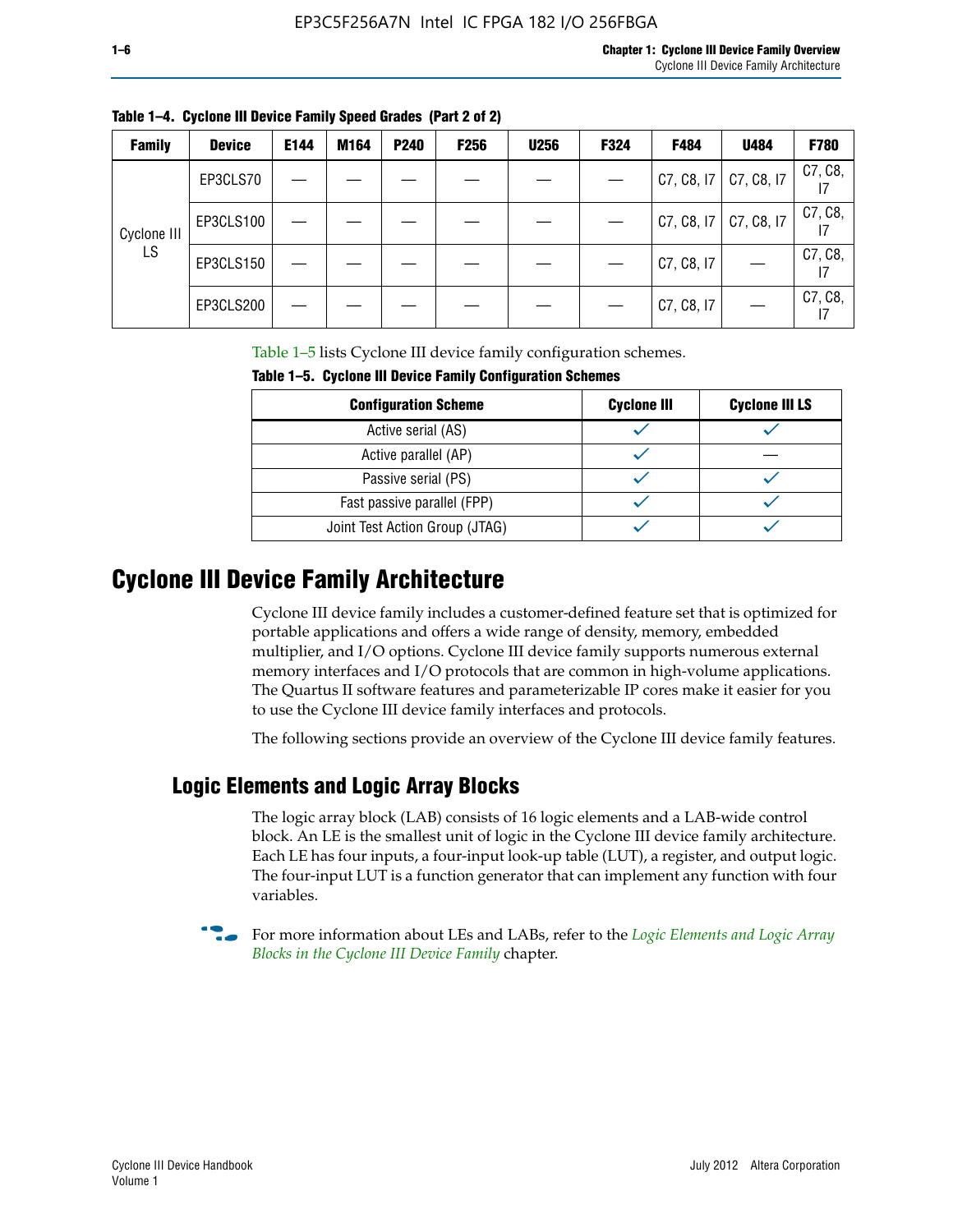#### **Memory Blocks**

Each M9K memory block of the Cyclone III device family provides nine Kbits of on-chip memory capable of operating at up to 315 MHz for Cyclone III devices and up to 274 MHz for Cyclone III LS devices. The embedded memory structure consists of M9K memory blocks columns that you can configure as RAM, first-in first-out (FIFO) buffers, or ROM. The Cyclone III device family memory blocks are optimized for applications such as high throughout packet processing, embedded processor program, and embedded data storage.

The Quartus II software allows you to take advantage of the M9K memory blocks by instantiating memory using a dedicated megafunction wizard or by inferring memory directly from the VHDL or Verilog source code.

M9K memory blocks support single-port, simple dual-port, and true dual-port operation modes. Single-port mode and simple dual-port mode are supported for all port widths with a configuration of  $\times1$ ,  $\times2$ ,  $\times4$ ,  $\times8$ ,  $\times9$ ,  $\times16$ ,  $\times18$ ,  $\times32$ , and  $\times36$ . True dual-port is supported in port widths with a configuration of  $\times$ 1,  $\times$ 2,  $\times$ 4,  $\times$ 8,  $\times$ 9,  $\times$ 16, and ×18.



**For more information about memory blocks, refer to the** *Memory Blocks in the Cyclone [III Device Family](http://www.altera.com/literature/hb/cyc3/cyc3_ciii51004.pdf)* chapter.

#### **Embedded Multipliers and Digital Signal Processing Support**

Cyclone III devices support up to 288 embedded multiplier blocks and Cyclone III LS devices support up to 396 embedded multiplier blocks. Each block supports one individual  $18 \times 18$ -bit multiplier or two individual  $9 \times 9$ -bit multipliers.

The Quartus II software includes megafunctions that are used to control the operation mode of the embedded multiplier blocks based on user parameter settings. Multipliers can also be inferred directly from the VHDL or Verilog source code. In addition to embedded multipliers, Cyclone III device family includes a combination of on-chip resources and external interfaces, making them ideal for increasing performance, reducing system cost, and lowering the power consumption of digital signal processing (DSP) systems. You can use Cyclone III device family alone or as DSP device co-processors to improve price-to-performance ratios of DSP systems.

The Cyclone III device family DSP system design support includes the following features:

- DSP IP cores:
	- Common DSP processing functions such as finite impulse response (FIR), fast Fourier transform (FFT), and numerically controlled oscillator (NCO) functions
	- Suites of common video and image processing functions
- Complete reference designs for end-market applications
- DSP Builder interface tool between the Quartus II software and the MathWorks Simulink and MATLAB design environments
- DSP development kits
- For more information about embedded multipliers and digital signal processing support, refer to the *[Embedded Multipliers in Cyclone III Devices](http://www.altera.com/literature/hb/cyc3/cyc3_ciii51005.pdf)* chapter.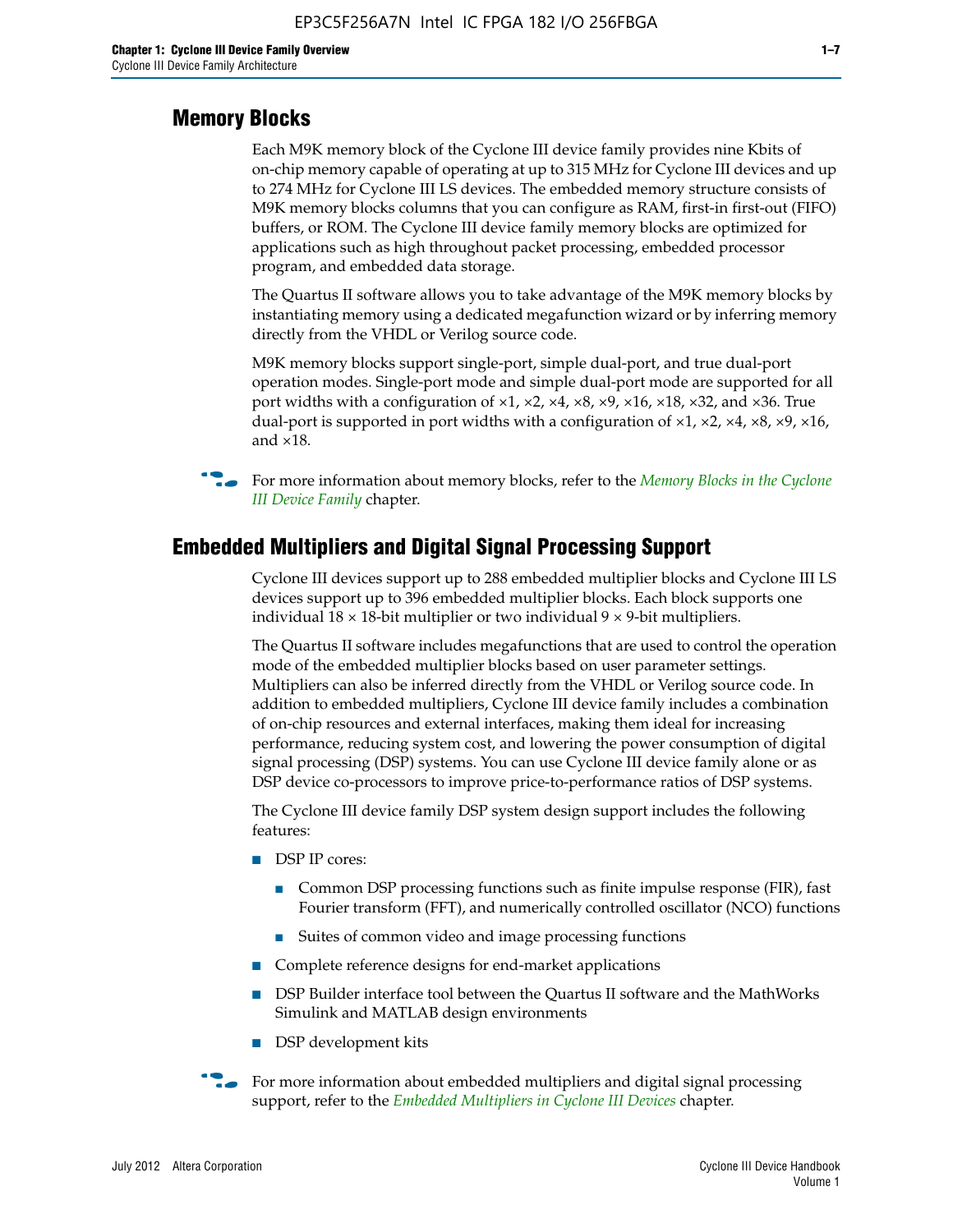#### **Clock Networks and PLLs**

Cyclone III device family includes 20 global clock networks. You can drive global clock signals from dedicated clock pins, dual-purpose clock pins, user logic, and PLLs. Cyclone III device family includes up to four PLLs with five outputs per PLL to provide robust clock management and synthesis. You can use PLLs for device clock management, external system clock management, and I/O interfaces.

You can dynamically reconfigure the Cyclone III device family PLLs to enable auto-calibration of external memory interfaces while the device is in operation. This feature enables the support of multiple input source frequencies and corresponding multiplication, division, and phase shift requirements. PLLs in Cyclone III device family may be cascaded to generate up to ten internal clocks and two external clocks on output pins from a single external clock source.

**For more PLL specifications and information, refer to the** *[Cyclone III Device Data Sheet](http://www.altera.com/literature/hb/cyc3/cyc3_ciii52001.pdf)***,** *[Cyclone III LS Device Data Sheet](http://www.altera.com/literature/hb/cyc3/cyc3_ciii52002.pdf)*, and *[Clock Networks and PLLs in the Cyclone III Device](http://www.altera.com/literature/hb/cyc3/cyc3_ciii51006.pdf)  [Family](http://www.altera.com/literature/hb/cyc3/cyc3_ciii51006.pdf)* chapters.

#### **I/O Features**

Cyclone III device family has eight I/O banks. All I/O banks support single-ended and differential I/O standards listed in Table 1–6.

| Type             | <b>I/O Standard</b>                                        |
|------------------|------------------------------------------------------------|
| Single-Ended I/O | LVTTL, LVCMOS, SSTL, HSTL, PCI, and PCI-X                  |
| Differential I/O | SSTL, HSTL, LVPECL, BLVDS, LVDS, mini-LVDS, RSDS, and PPDS |

**Table 1–6. Cyclone III Device Family I/O Standards Support** 

The Cyclone III device family I/O also supports programmable bus hold, programmable pull-up resistors, programmable delay, programmable drive strength, programmable slew-rate control to optimize signal integrity, and hot socketing. Cyclone III device family supports calibrated on-chip series termination ( $R_S$  OCT) or driver impedance matching (Rs) for single-ended I/O standards, with one OCT calibration block per side.

For more information, refer to the *[I/O Features in the Cyclone III Device Family](http://www.altera.com/literature/hb/cyc3/cyc3_ciii51007.pdf)* chapter.

#### **High-Speed Differential Interfaces**

Cyclone III device family supports high-speed differential interfaces such as BLVDS, LVDS, mini-LVDS, RSDS, and PPDS. These high-speed I/O standards in Cyclone III device family provide high data throughput using a relatively small number of I/O pins and are ideal for low-cost applications. Dedicated differential output drivers on the left and right I/O banks can send data rates at up to 875 Mbps for Cyclone III devices and up to 740 Mbps for Cyclone III LS devices, without the need for external resistors. This saves board space or simplifies PCB routing. Top and bottom I/O banks support differential transmission (with the addition of an external resistor network) data rates at up to 640 Mbps for both Cyclone III and Cyclone III LS devices.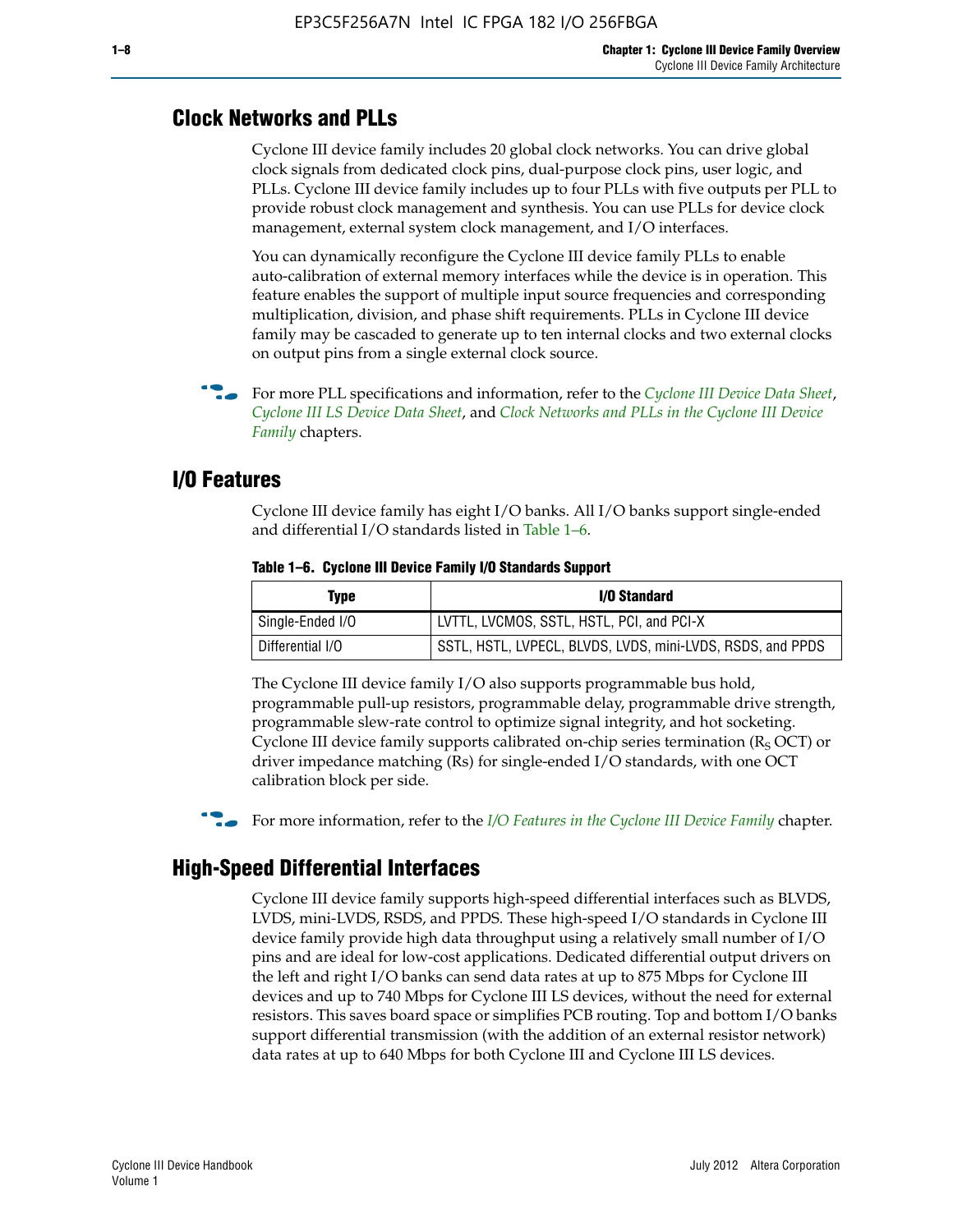**For more information, refer to the** *High-Speed Differential Interfaces in the Cyclone III* $\overline{a}$ *[Device Family](http://www.altera.com/literature/hb/cyc3/cyc3_ciii51008.pdf)* chapter.

#### **Auto-Calibrating External Memory Interfaces**

Cyclone III device family supports common memory types such as DDR, DDR2, SDR SDRAM, and QDRII SRAM. DDR2 SDRAM memory interfaces support data rates up to 400 Mbps for Cyclone III devices and 333 Mbps for Cyclone III LS devices. Memory interfaces are supported on all sides of Cyclone III device family. Cyclone III device family has the OCT, DDR output registers, and 8-to-36-bit programmable DQ group widths features to enable rapid and robust implementation of different memory standards.

An auto-calibrating megafunction is available in the Quartus II software for DDR and QDR memory interface PHYs. This megafunction is optimized to take advantage of the Cyclone III device family I/O structure, simplify timing closure requirements, and take advantage of the Cyclone III device family PLL dynamic reconfiguration feature to calibrate PVT changes.

**For more information, refer to the** *External Memory Interfaces in the Cyclone III Device [Family](http://www.altera.com/literature/hb/cyc3/cyc3_ciii51009.pdf)* chapter.

#### **Support for Industry-Standard Embedded Processors**

To quickly and easily create system-level designs using Cyclone III device family, you can select among the ×32-bit soft processor cores: Freescale®V1 Coldfire, ARM® Cortex M1, or Altera Nios® II, along with a library of 50 other IP blocks when using the system-on-a-programmable-chip (SOPC) Builder tool. SOPC Builder is an Altera Quartus II design tool that facilitates system-integration of IP blocks in an FPGA design. The SOPC Builder automatically generates interconnect logic and creates a testbench to verify functionality, saving valuable design time.

Cyclone III device family expands the peripheral set, memory, I/O, or performance of legacy embedded processors. Single or multiple Nios II embedded processors are designed into Cyclone III device family to provide additional co-processing power, or even replace legacy embedded processors in your system. Using the Cyclone III device family and Nios II together provide low-cost, high-performance embedded processing solutions, which in turn allow you to extend the life cycle of your product and improve time-to-market over standard product solutions.

 $\mathbb{I}$  Separate licensing of the Freescale and ARM embedded processors are required.

#### **Hot Socketing and Power-On-Reset**

Cyclone III device family features hot socketing (also known as hot plug-in or hot swap) and power sequencing support without the use of external devices. You can insert or remove a board populated with one or more Cyclone III device family during a system operation without causing undesirable effects to the running system bus or the board that was inserted into the system.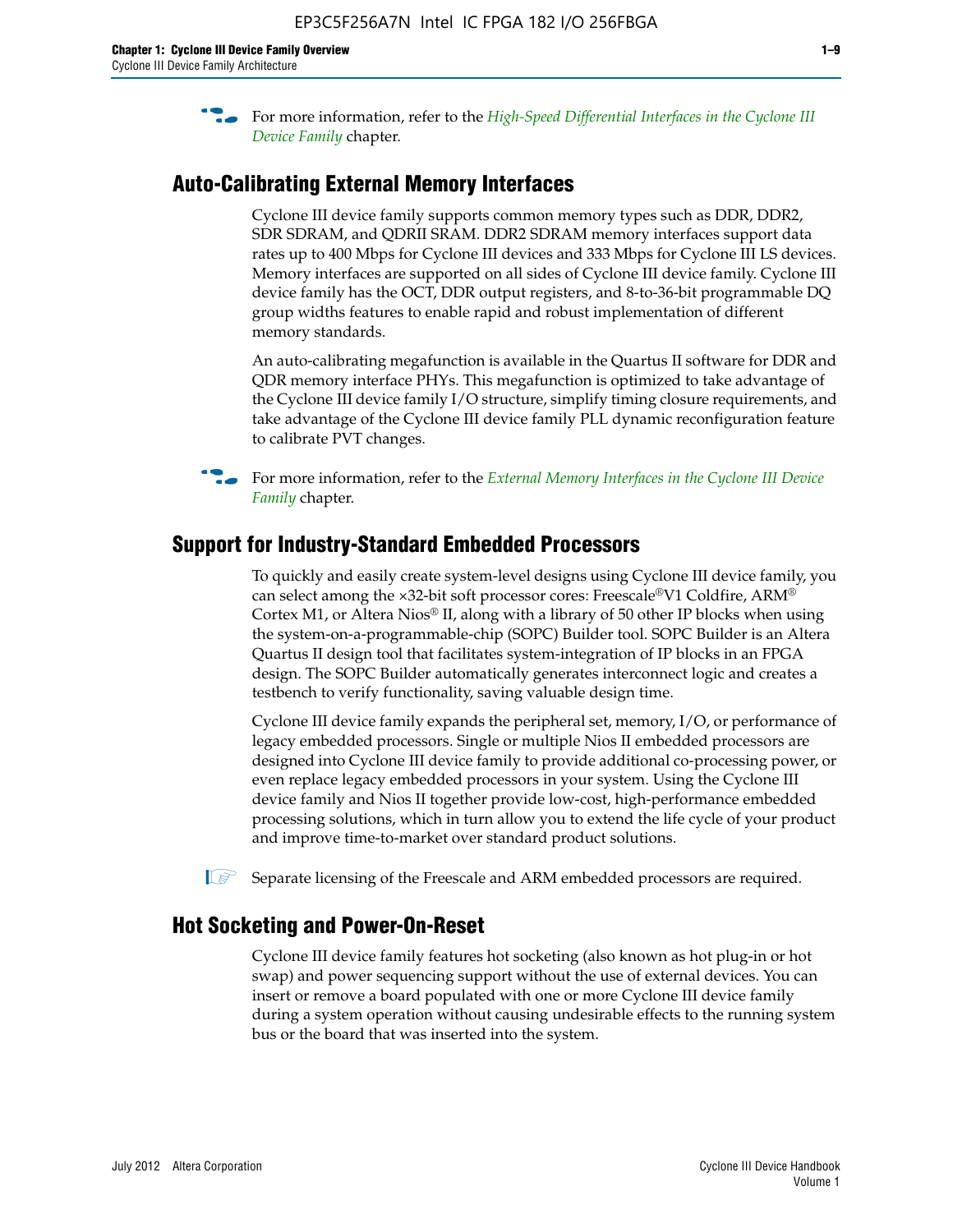The hot socketing feature allows you to use FPGAs on PCBs that also contain a mixture of 3.3-V, 2.5-V, 1.8-V, 1.5-V, and 1.2-V devices. The Cyclone III device family hot socketing feature eliminates power-up sequence requirements for other devices on the board for proper FPGA operation.

For more information about hot socketing and power-on-reset, refer to the *[Hot-Socketing and Power-on Reset in the Cyclone III Device Family](http://www.altera.com/literature/hb/cyc3/cyc3_ciii51011.pdf)* chapter.

#### **SEU Mitigation**

Cyclone III LS devices offer built-in error detection circuitry to detect data corruption due to soft errors in the CRAM cells. This feature allows CRAM contents to be read and verified to match a configuration-computed CRC value. The Quartus II software activates the built-in 32-bit CRC checker, which is part of the Cyclone III LS device.

**For more information about SEU mitigation, refer to the** *SEU Mitigation in the [Cyclone III Device Family](http://www.altera.com/literature/hb/cyc3/cyc3_ciii51013.pdf)* chapter.

#### **JTAG Boundary Scan Testing**

Cyclone III device family supports the JTAG IEEE Std. 1149.1 specification. The boundary-scan test (BST) architecture offers the capability to test pin connections without using physical test probes and captures functional data while a device is operating normally. Boundary-scan cells in the Cyclone III device family can force signals onto pins or capture data from pins or from logic array signals. Forced test data is serially shifted into the boundary-scan cells. Captured data is serially shifted out and externally compared to expected results. In addition to BST, you can use the IEEE Std. 1149.1 controller for the Cyclone III LS device in-circuit reconfiguration (ICR).

**f f**or more information about JTAG boundary scan testing, refer to the *IEEE* 1149.1 *[\(JTAG\) Boundary-Scan Testing for the Cyclone III Device Family](http://www.altera.com/literature/hb/cyc3/cyc3_ciii51014.pdf)* chapter.

#### **Quartus II Software Support**

The Quartus II software is the leading design software for performance and productivity. It is the only complete design solution for CPLDs, FPGAs, and ASICs in the industry. The Quartus II software includes an integrated development environment to accelerate system-level design and seamless integration with leading third-party software tools and flows.

The Cyclone III LS devices provide both physical and functional separation between security critical design partitions. Cyclone III LS devices offer isolation between design partitions. This ensures that device errors do not propagate from one partition to another, whether unintentional or intentional. The Quartus II software design separation flow facilitates the creation of separation regions in Cyclone III LS devices by tightly controlling the routing in and between the LogicLock regions. For ease of use, the separation flow integrates in the existing incremental compilation flow.

f For more information about the Quartus II software features, refer to the *[Quartus II](http://www.altera.com/literature/hb/qts/quartusii_handbook.pdf)  [Handbook](http://www.altera.com/literature/hb/qts/quartusii_handbook.pdf)*.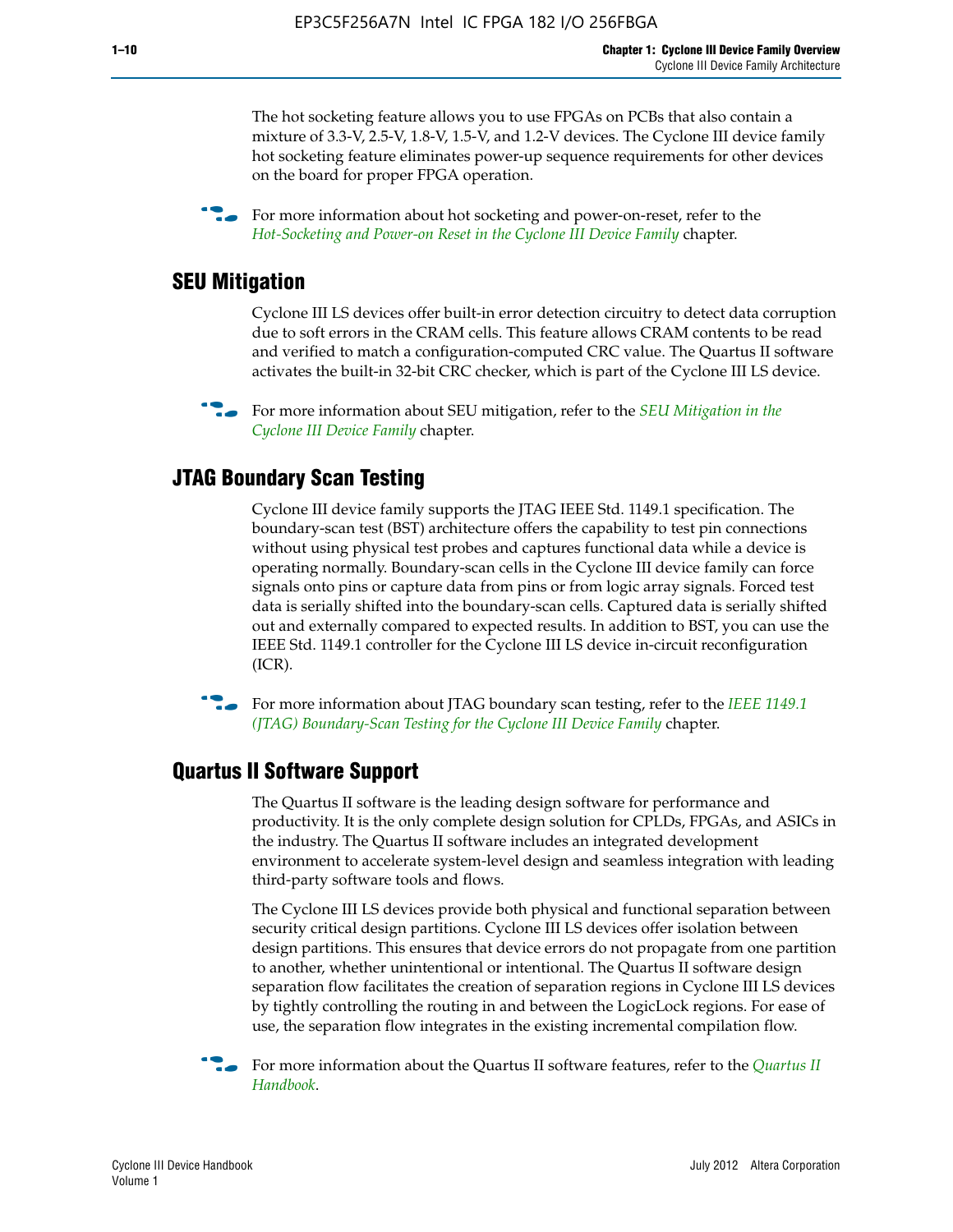#### **Configuration**

Cyclone III device family uses SRAM cells to store configuration data. Configuration data is downloaded to Cyclone III device family each time the device powers up. Low-cost configuration options include the Altera EPCS family serial flash devices as well as commodity parallel flash configuration options. These options provide the flexibility for general-purpose applications and the ability to meet specific configuration and wake-up time requirements of the applications. Cyclone III device family supports the AS, PS, FPP, and JTAG configuration schemes. The AP configuration scheme is only supported in Cyclone III devices.



f For more information about configuration, refer to the *[Configuration, Design Security,](http://www.altera.com/literature/hb/cyc3/cyc3_ciii51016.pdf)  [and Remote System Upgrades in the Cyclone III Device Family](http://www.altera.com/literature/hb/cyc3/cyc3_ciii51016.pdf)* chapter.

#### **Remote System Upgrades**

Cyclone III device family offers remote system upgrade without an external controller. The remote system upgrade capability in Cyclone III device family allows system upgrades from a remote location. Soft logic (either the Nios II embedded processor or user logic) implemented in Cyclone III device family can download a new configuration image from a remote location, store it in configuration memory, and direct the dedicated remote system upgrade circuitry to start a reconfiguration cycle. The dedicated circuitry performs error detection during and after the configuration process, and can recover from an error condition by reverting to a safe configuration image. The dedicated circuitry also provides error status information. Cyclone III devices support remote system upgrade in the AS and AP configuration scheme. Cyclone III LS devices support remote system upgrade in the AS configuration scheme only.

**For more information, refer to the** *Configuration, Design Security, and Remote System [Upgrades in the Cyclone III Device Family](http://www.altera.com/literature/hb/cyc3/cyc3_ciii51016.pdf)* chapter.

#### **Design Security (Cyclone III LS Devices Only)**

Cyclone III LS devices offer design security features which play a vital role in the large and critical designs in the competitive military and commercial environments. Equipped with the configuration bit stream encryption and anti-tamper features, Cyclone III LS devices protect your designs from copying, reverse engineering and tampering. The configuration security of Cyclone III LS devices uses AES with 256-bit security key.

f For more information, refer to the *[Configuration, Design Security, and Remote System](http://www.altera.com/literature/hb/cyc3/cyc3_ciii51016.pdf)  [Upgrades in Cyclone III Device Family](http://www.altera.com/literature/hb/cyc3/cyc3_ciii51016.pdf)* chapter.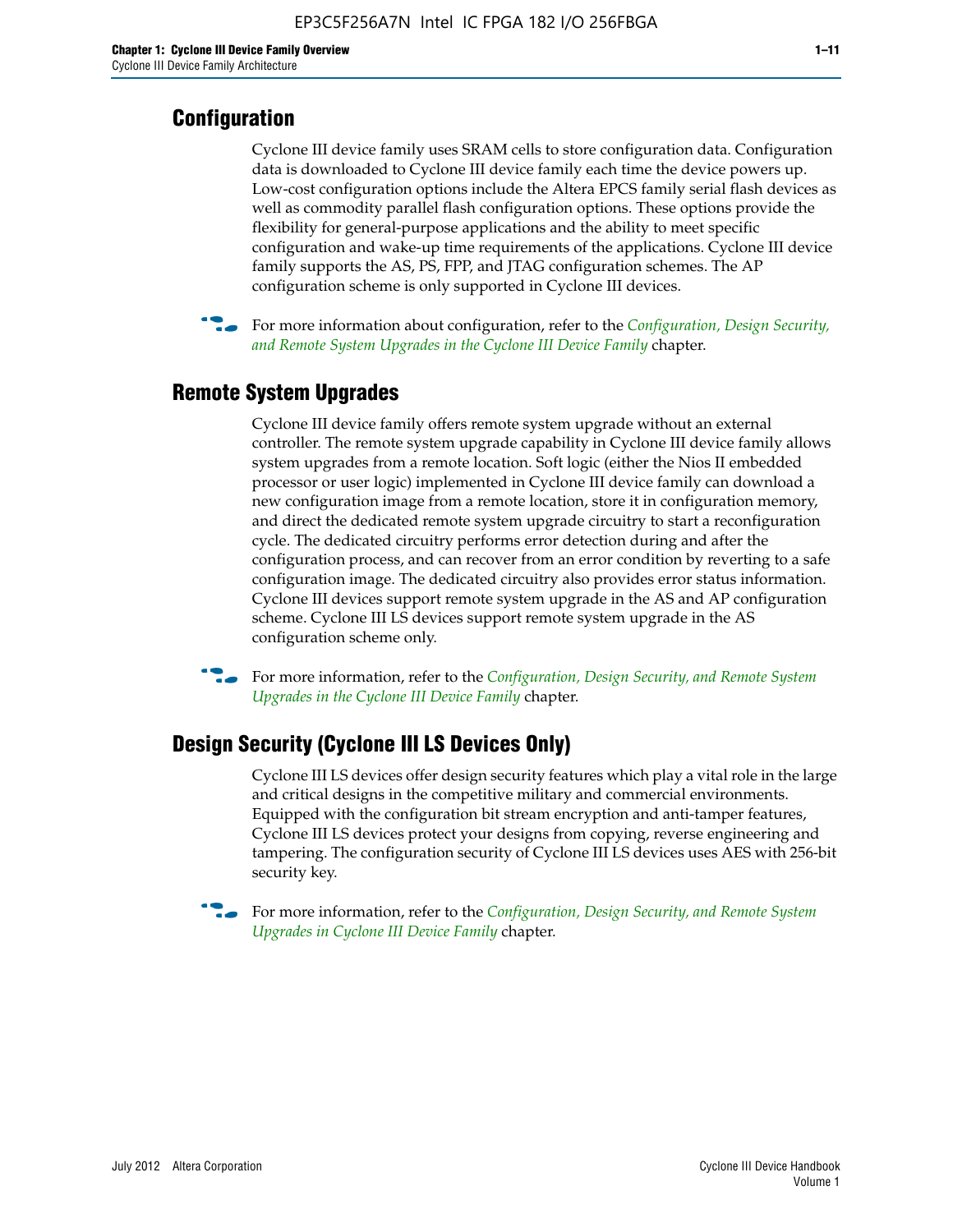## **Reference and Ordering Information**

Figure 1–1 and Figure 1–2 show the ordering codes for Cyclone III and Cyclone III LS devices.







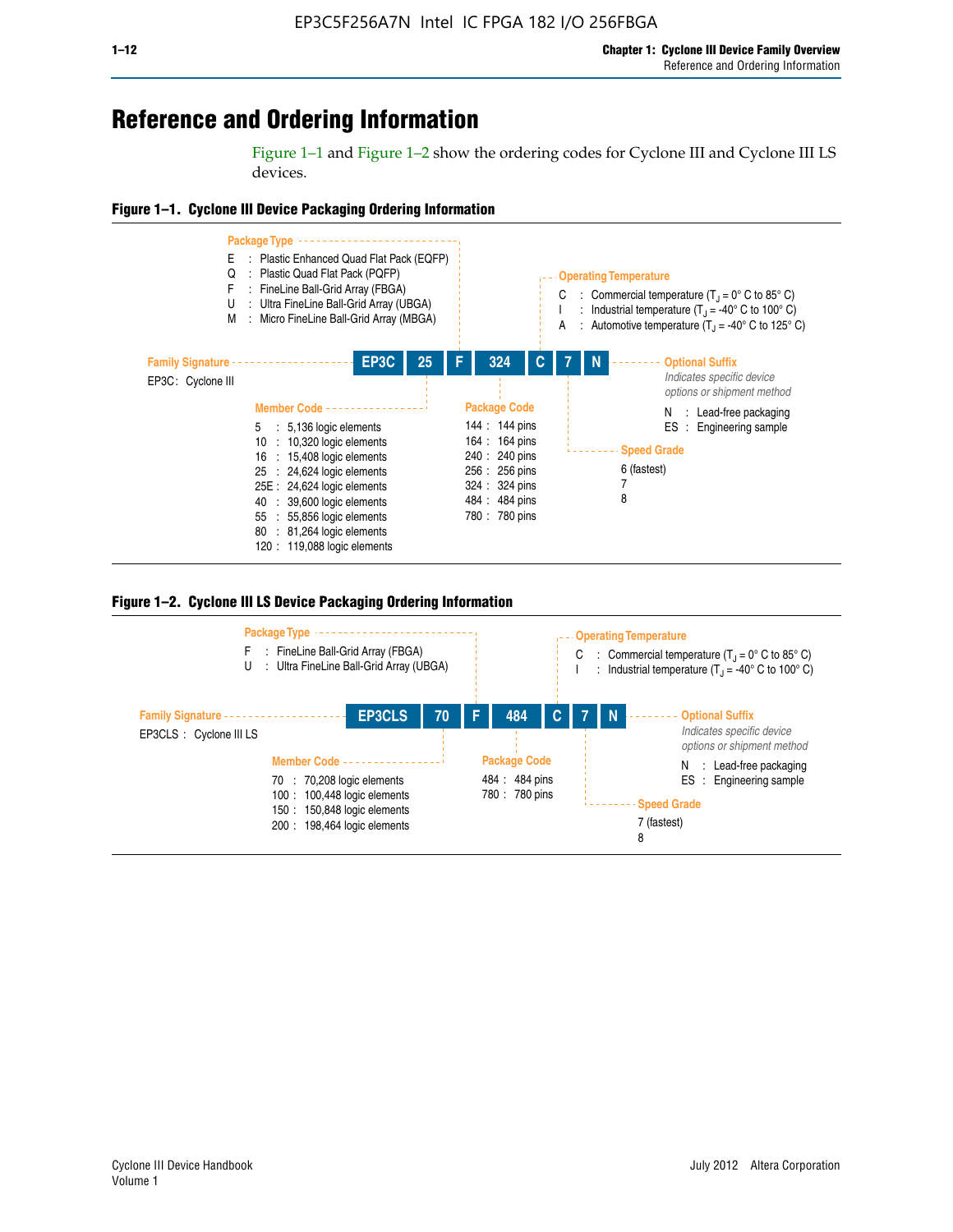# **Document Revision History**

Table 1–7 lists the revision history for this document.

|  | Table 1-7. Document Revision History |  |  |  |
|--|--------------------------------------|--|--|--|
|--|--------------------------------------|--|--|--|

| <b>Date</b>      | <b>Version</b> | <b>Changes</b>                                                                                                                                                                                                                                                                                                                                                                          |
|------------------|----------------|-----------------------------------------------------------------------------------------------------------------------------------------------------------------------------------------------------------------------------------------------------------------------------------------------------------------------------------------------------------------------------------------|
| <b>July 2012</b> | 2.4            | Updated 484 pin package code in Figure 1-1.                                                                                                                                                                                                                                                                                                                                             |
|                  |                | Updated Table $1-1$ and Table $1-2$ .                                                                                                                                                                                                                                                                                                                                                   |
| December 2011    | 2.3            | ■ Updated Figure $1-1$ and Figure $1-2$ .                                                                                                                                                                                                                                                                                                                                               |
|                  |                | Updated hyperlinks.                                                                                                                                                                                                                                                                                                                                                                     |
|                  |                | Minor text edits.                                                                                                                                                                                                                                                                                                                                                                       |
| December 2009    | 2.2            | Minor text edits.                                                                                                                                                                                                                                                                                                                                                                       |
| <b>July 2009</b> | 2.1            | Minor edit to the hyperlinks.                                                                                                                                                                                                                                                                                                                                                           |
|                  |                | $\blacksquare$ Added Table 1-5.                                                                                                                                                                                                                                                                                                                                                         |
|                  |                | Updated Table $1-1$ , Table $1-2$ , Table $1-3$ , and Table $1-4$ .                                                                                                                                                                                                                                                                                                                     |
| <b>June 2009</b> | 2.0            | • Updated "Introduction", "Cyclone III Device Family Architecture", "Embedded Multipliers<br>and Digital Signal Processing Support ", "Clock Networks and PLLs ", "I/O Features ",<br>"High-Speed Differential Interfaces ", "Auto-Calibrating External Memory Interfaces",<br>"Quartus II Software Support", "Configuration ", and "Design Security (Cyclone III LS<br>Devices Only)". |
|                  |                | Removed "Referenced Document" section.                                                                                                                                                                                                                                                                                                                                                  |
|                  |                | <b>Updated "Increased System Integration" section.</b>                                                                                                                                                                                                                                                                                                                                  |
| October 2008     | 1.3            | Updated "Memory Blocks" section.                                                                                                                                                                                                                                                                                                                                                        |
|                  |                | • Updated chapter to new template.                                                                                                                                                                                                                                                                                                                                                      |
|                  |                | Added 164-pin Micro FineLine Ball-Grid Array (MBGA) details to Table 1-2, Table 1-3 and<br>Table 1-4.                                                                                                                                                                                                                                                                                   |
| May 2008         | 1.2            | $\blacksquare$ Updated Figure 1-2 with automotive temperature information.                                                                                                                                                                                                                                                                                                              |
|                  |                | ■ Updated "Increased System Integration" section, Table 1–6, and "High-Speed Differential<br>Interfaces" section with BLVDS information.                                                                                                                                                                                                                                                |
|                  |                | Removed the text "Spansion" in "Increased System.                                                                                                                                                                                                                                                                                                                                       |
|                  |                | Integration" and "Configuration" sections.                                                                                                                                                                                                                                                                                                                                              |
| <b>July 2007</b> |                | Removed trademark symbol from "MultiTrack" in "MultiTrack Interconnect".                                                                                                                                                                                                                                                                                                                |
|                  | 1.1            | Removed registered trademark symbol from "Simulink" and "MATLAB" from "Embedded<br>Multipliers and Digital.                                                                                                                                                                                                                                                                             |
|                  |                | Signal Processing Support" section.                                                                                                                                                                                                                                                                                                                                                     |
|                  |                | Added chapter TOC and "Referenced Documents" section.                                                                                                                                                                                                                                                                                                                                   |
| March 2007       | 1.0            | Initial release.                                                                                                                                                                                                                                                                                                                                                                        |